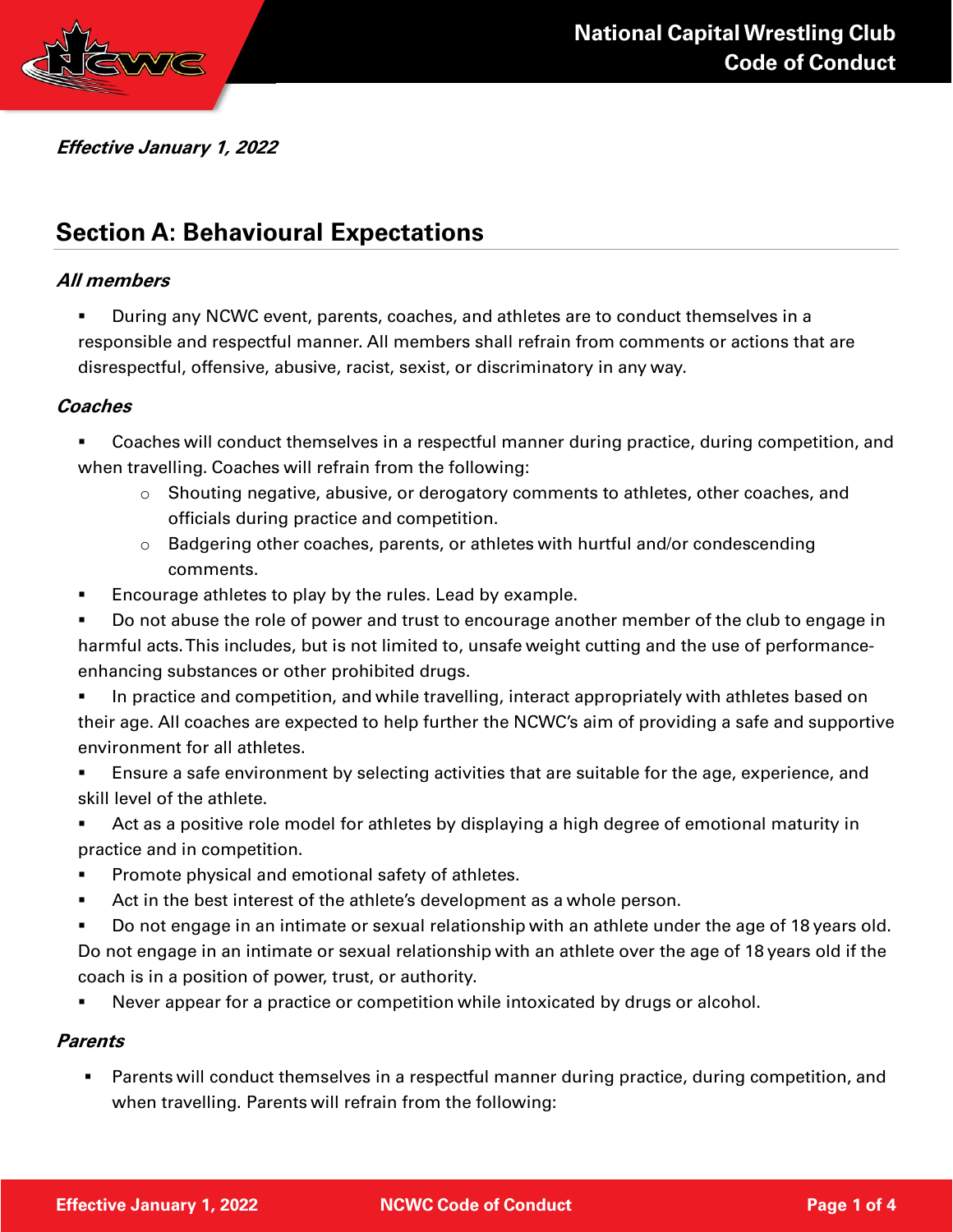

- $\circ$  Shouting negative, abusive, or derogatory comments to athletes, coaches, and officials during practice and competition.
- $\circ$  Badgering coaches, other parents, or athletes with hurtful and/or condescending comments.
- **Encourage your child to play by the rules. Lead by example.**
- Do not abuse the role of power and trust to encourage another member of the club to engage in harmful acts. This includes, but is not limited to, unsafe weight cutting and the use of performance-enhancing substances or other prohibited drugs.
- In practice and competition, and while travelling, interact appropriately with athletes based on their age. All adults are expected to help further the NCWC's aim of providing a safe and supportive environment for all athletes.
- Do not force your child to participate in a sport or action with which they are not comfortable. Children are involved in organized sports for their enjoyment, so make it fun for them.
- Be honest with coaches about any known ailments of your child, including injuries and infectious skin diseases, before practice and competition.
- Do not yell or abuse your child before, during, or after a match or a practice. Instead, applaud a good effort and encourage your child to continue to enhance their skill.
- During practice and competition, only coaches are to give instruction to athletes. Unless specifically given permission to do otherwise, parents will stay off the mat and refrain from coaching from the sidelines.
- During a match, keep any words called from the sidelines respectful, positive, and unobtrusive enough to not disrupt or distract. These words should be directed only at your own child and should not directly address referees or members of other teams.
- If you wish to confront a coach about a practice- or competition-related issue, do so calmly, respectfully, and through the proper channels.
- Never appear for a practice or competition while intoxicated by drugs or alcohol.

## Athletes

- Show respect toward teammates, coaches, parents, officials, and competitors.
- Regardless of body type, physical characteristics, athletic ability, age, ancestry, colour, race, citizenship, ethnic origin, creed, disability, family status, marital status, gender identity, gender expression, or sexual orientation.
- Discuss an official's or coach's decision calmly and clearly, without profanity or disrespect.
- Win and lose with grace at practice and during competition. Conduct yourself with integrity and do not act out with hate or anger by physically or verbally abusing others, damaging property, or shouting profanity.
- Be honest with coaches about any known ailments, including injuries and infectious skin diseases, before practice and competition.
- Follow the rules of the sport, including refraining from using banned substances.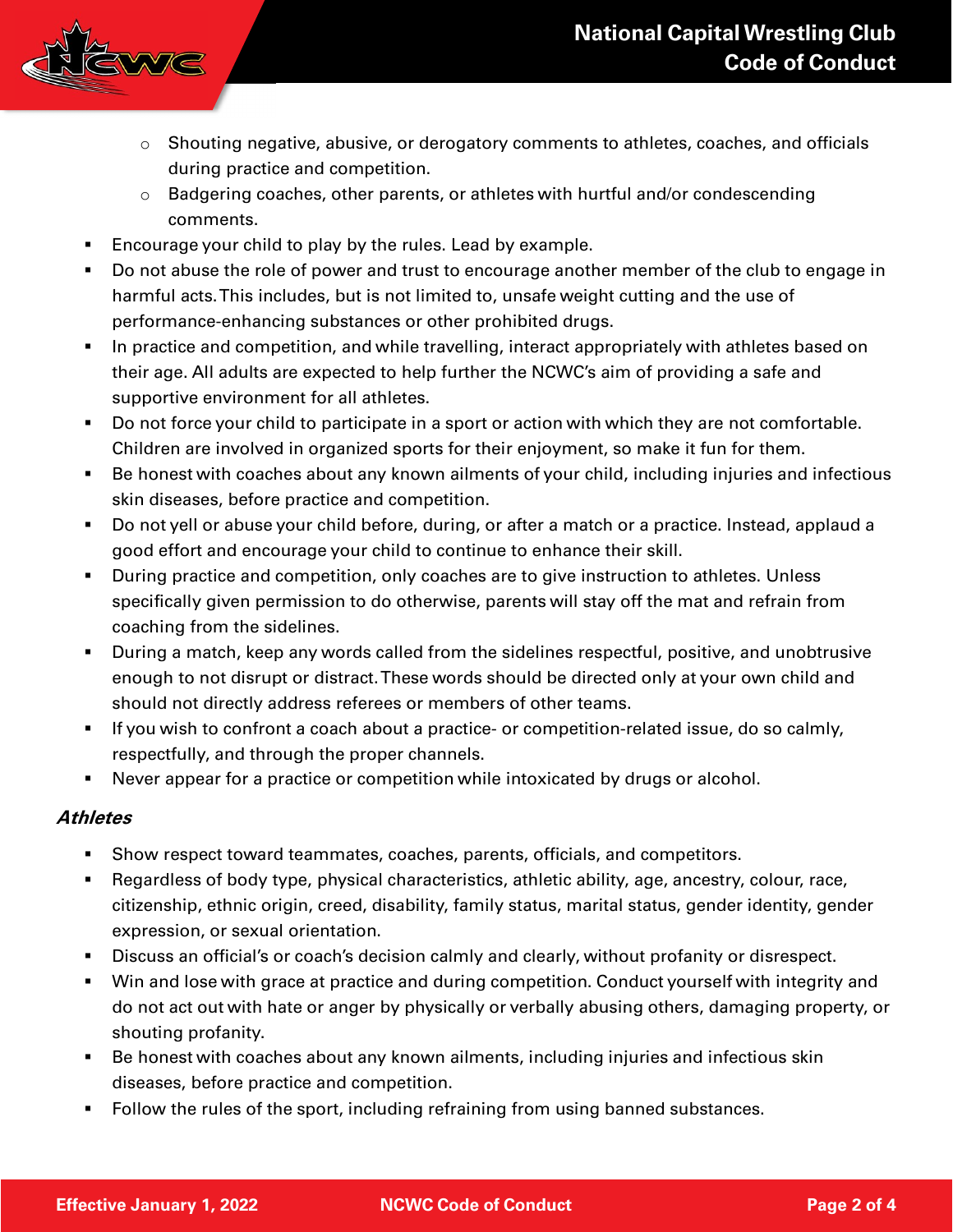

- Follow coaches' directives at practice and in competition. If you have a problem with coaches' instructions, calmly discuss it with them at the appropriate time.
- Act in accordance with the policies and procedures of the club and with additional rules outlined by coaches.
- Never appear for a practice or competition while intoxicated by drugs or alcohol.

# Section B: Sanctions for Violating the Code of Conduct

Sanctions for code violations will be in proportion to the seriousness of the incident and the number of prior incidents, with sanctions escalating with each violation.

- A verbal warning, followed by a written warning
- A one-week suspension from the club, which includes practice and competition
- A month-long suspension from the club, which includes practice and competition
- A season-long suspension from the club, which includes practice and competition
- **Fig.** Termination from the club

## Section C: Procedures/Guidelines to Follow

A formal or informal complaint may be filed against any member of the NCWC who appears to be in contravention of the code.

## Informal complaints

An informal complaint can be filed with the following steps:

- Advise the member that their behaviour contravenes the code.
- **Encourage the member to stop the prohibited behaviour.**
- Confirm to the member your satisfaction or dissatisfaction with his or her response to the concern identified.
- Keep a written record of the incidents including dates, times, locations, witnesses, and members violating the code.

## Formal complaints

If not satisfied with the results of an informal complaint, a formal complaint can be filed with the following steps:

 Report the incident or pattern of incidents formally, in writing, to any NCWC board members. Record the names of all parties involved, as many specific incidents and dates as possible, and a summary of what code violations occurred.